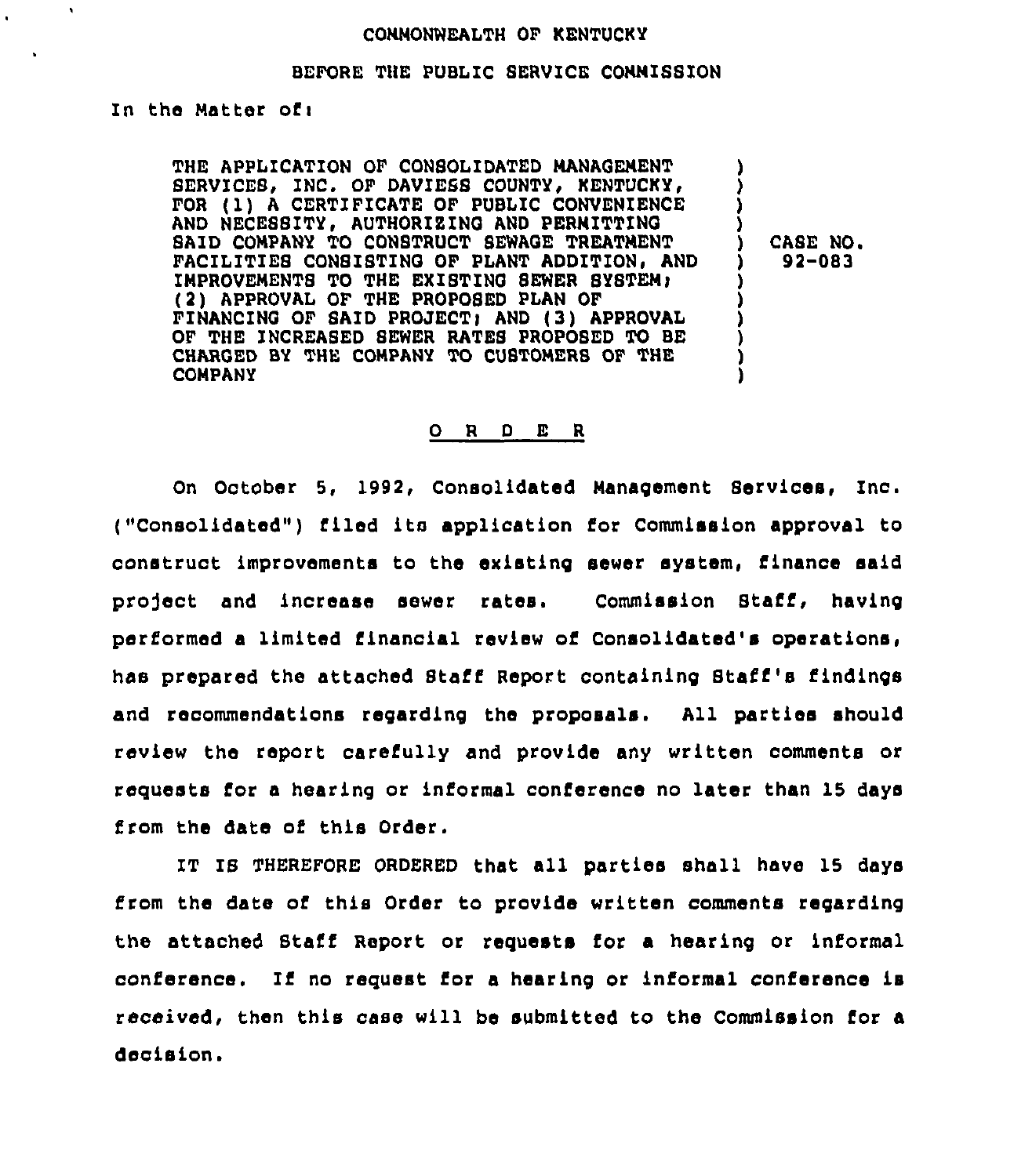Done at Frankfort, Kentucky, this 16th day ot April, 1993.

PUBLIC SERVICE CONNISSION

/ For the Commission /

ATTEST:

 $\hat{\textbf{v}}$ 

 $\hat{\mathbf{v}}$ 

 $\mathfrak{c}$ Executive Director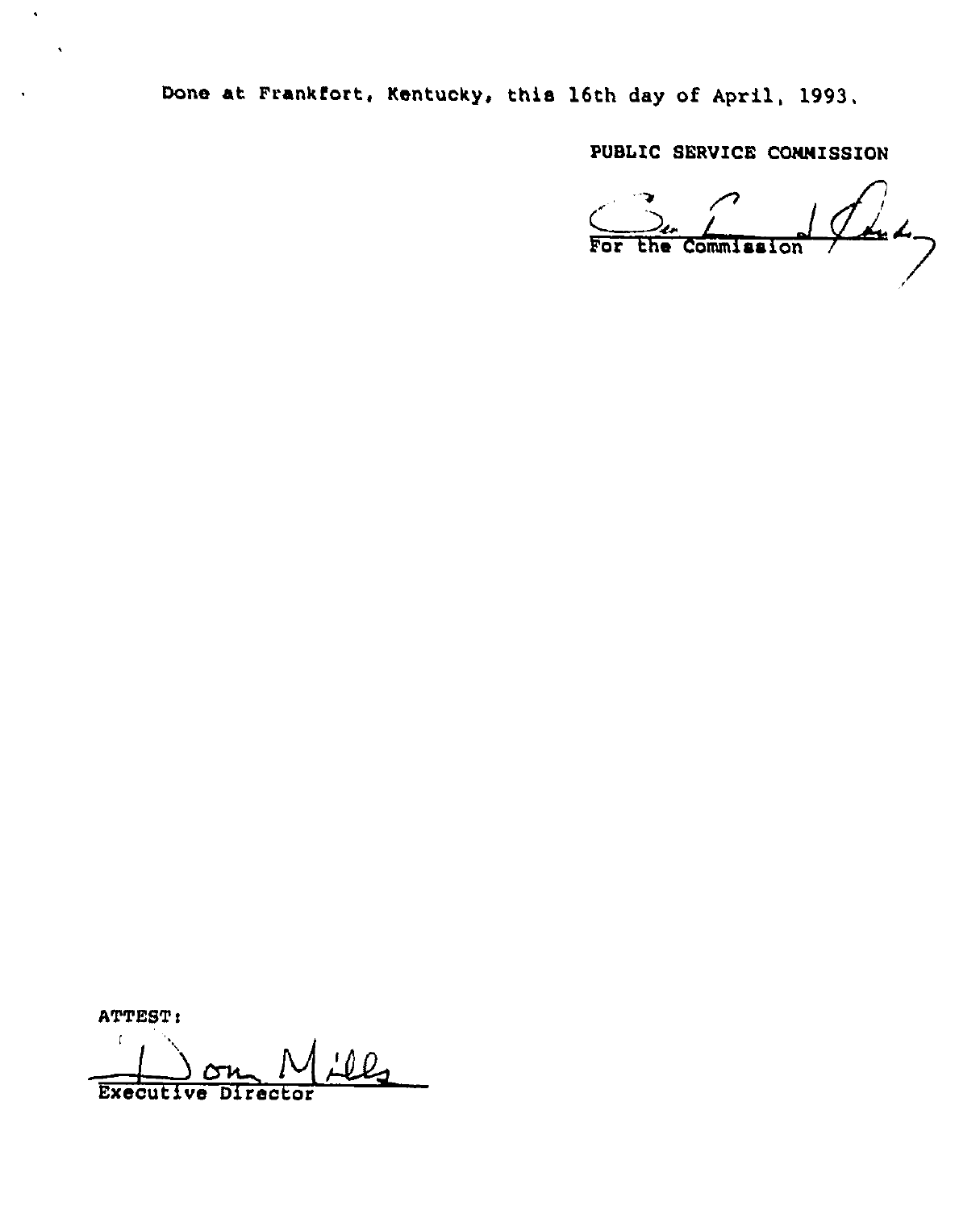#### CONNONWEALTH OF KENTUCKY

#### BEFORE THE PUBLIC SERVICE CONNISSZON

## In the Natter of:

 $\bullet$ 

THE APPLICATION OF CONSOLIDATED NANAGENENT SERVICES, INC. OF DAVIESS COUNTY, KENTUCKY, FOR (1) A CERTIFICATE ) OF PUBLIC CONVENIENCE AND NECESSITY, AUTHORIZING AND PERMITTING SAID COMPANY TO CONSTRUCT SEWAGE TREATNENT FACILITIES) CASE NO. 92-083 CONSISTING OF PLANT ADDITION, AND ) IMPROVEMENTS TO THE EXISTING SEWER SYSTEM; (2) APPROVAL OF THE PROPOSED PLAN OF FINANCING OF SAID PROJECT; AND (3) APPROVAL OF THE INCREASED SEWER (3) (3) APPROVAL OF THE INCREASED BY THE RATES PROPOSED TO BE CHARGED BY THE  $\left( \begin{array}{ccc} 0 & 0 & 0 \\ 0 & 0 & 0 \end{array} \right)$ COMPANY TO CUSTOMERS OF THE COMPANY

ANENDED STAFF REPORT

Prepared By: Carl Combs Public Utility Financial Analyst Water and Sewer Revenue Reguirements Branch Financial Analysis Division

Prepared By: Nicky Moore Public Utility Rate Analyst Communications, Water and Sewer Rate Design Branch Rates and Research Division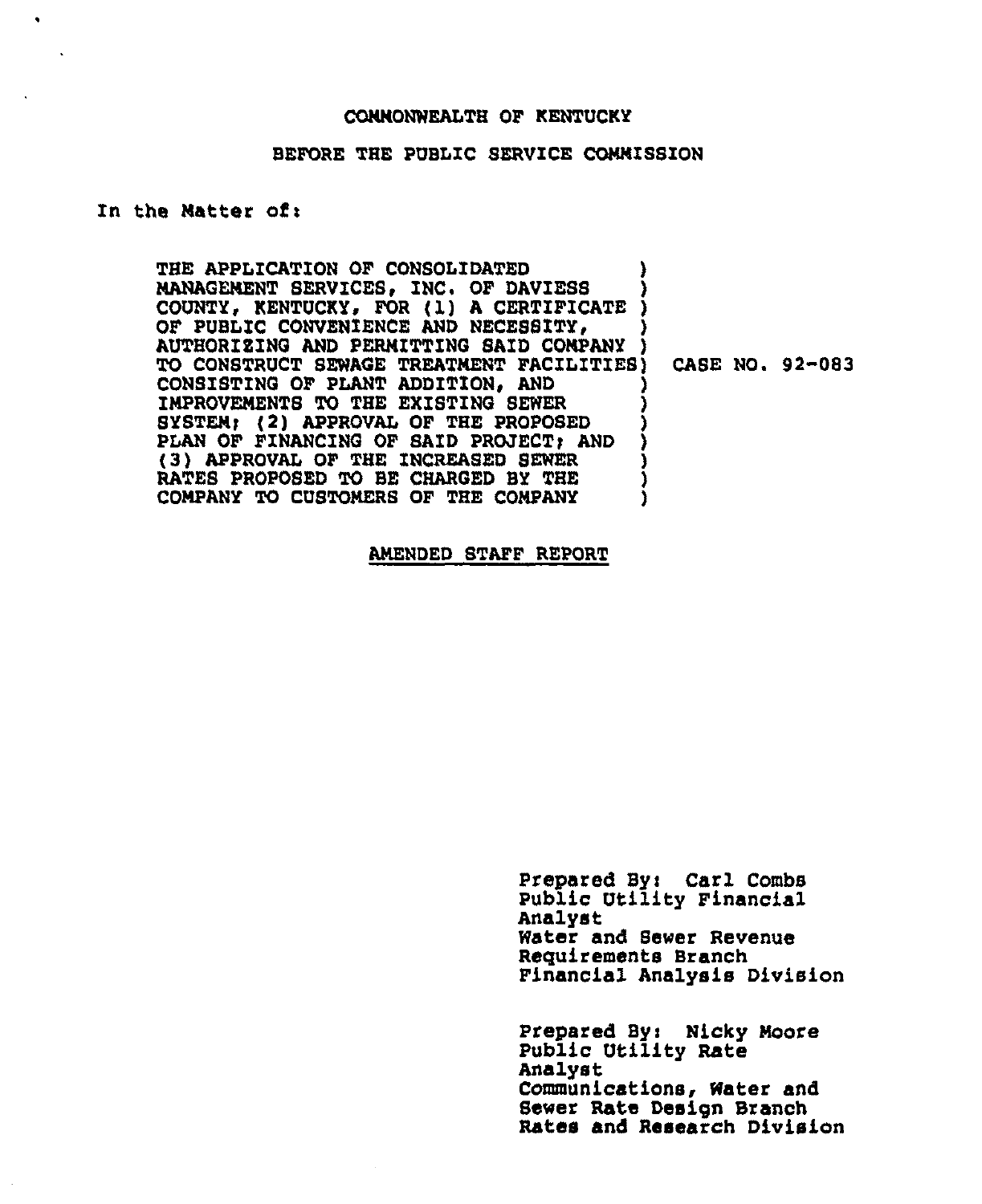### AMENDED STAFF REPORT

### ON

### CONSOLIDATED MANAGEMENT SERVICES, INC.

#### CASE NO. 92-083

### Preface

On October 5, 1992, Consolidated Management Services, Inc. ("Consolidated") filed an application with the Commission seeking to increase its revenues by approximately 819,846 annually.

On January 4, 1993, the Commission Staff ("Staff") issued a report in which it recommend no increase in Consolidated's annual operating revenues. On January 13, 1993, Consolidated filed its response to the Staff Report which consisted entirely of a request for an informal conference.

On February 9, 1993, an informal conference was held at the Commission's offices, at which time Consolidated indicated it would file additional information by February 19, 1993. By February 18, 1993, Consolidated submitted the information.

By Order entered March 10, 1993, the Commission requested additional documentation and information from Consolidated. Consolidated responded to the Commission's Order on March 18, 1993.

Based upon the findings of this Amended Report, Staff recommends that Consolidated be authorised to increase its annual operating revenues by \$8,108.

The following are Staff 's amendments to its report of January 4i 1993.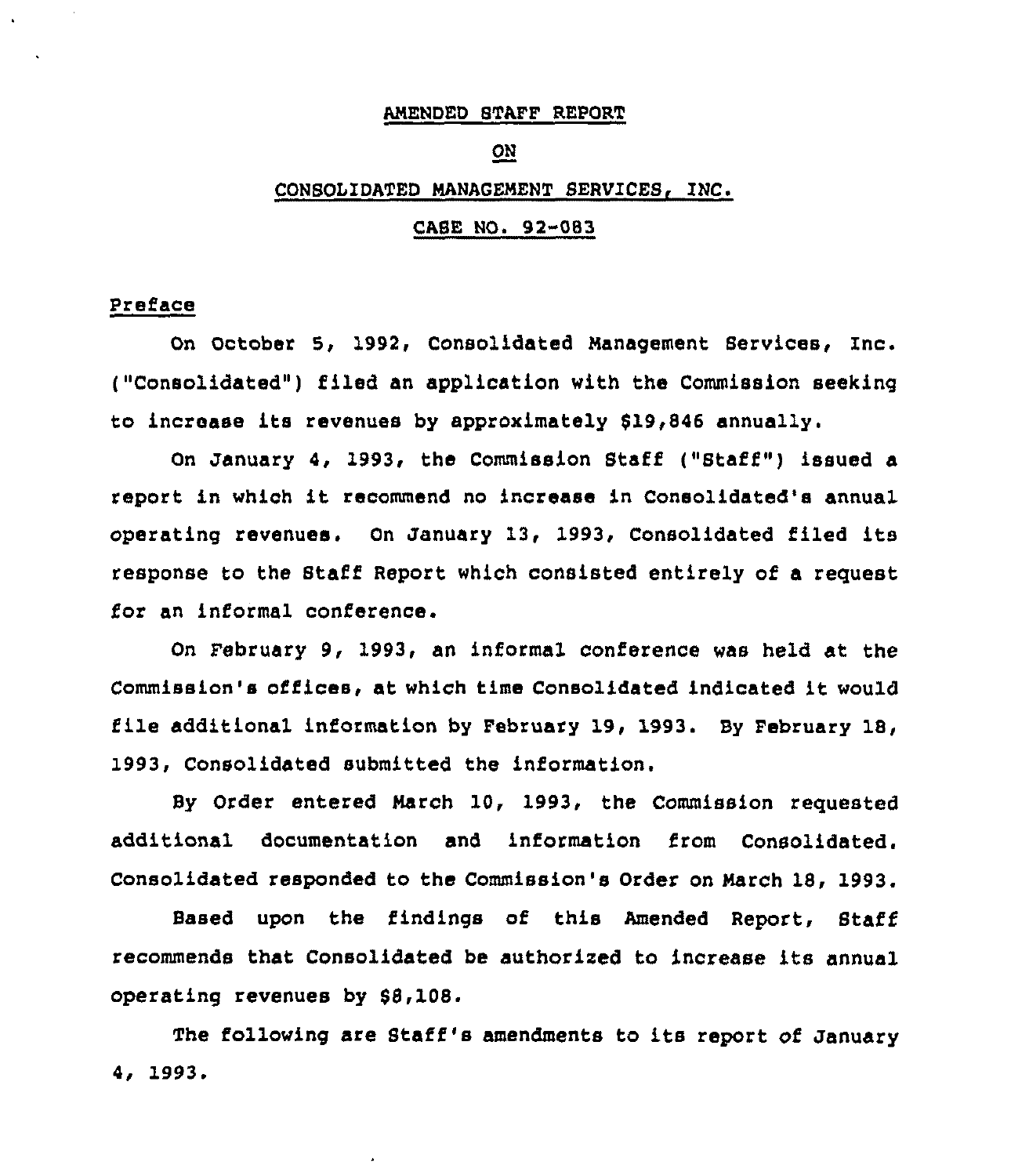### Staff Report PSC Case No. 92-083 Page 2 of 6

### Operating Revenue

In its statement of operations, Consolidated shows operating revenues of \$115,084 and a pro-forms adjustment to annualixe the revenue for end-of-period customers in the amount of \$2,194 to produce a total adjusted operating revenue of \$117,278 for the test year. This figure includes \$7,800 collected as tap-on fees which is not considered as part of the operating revenue. Therefore, the total actual adjusted operating revenue to be used in this report is \$109,478.

At the end of 1991, Consolidated served 393 residential flat rate customers, 395 residential measured rate customers and 9 commercial and public measured rate customers.

#### Operating Expenses

# Pumping System — Labor and Exnenses

In its report of January 4, 1993, Staff recommended denial of Consolidated's proposal to double the test-year pumping system labor and expenses of \$3,604. That recommendation was based upon the opinion of the Commission's Engineering Division that the treatment plant was being well maintained under a maintenance schedule which has the plant operator visit the plant every other day or on a part-time basis.

Subsequent to the informal conference of February 9, 1993, Consolidated filed a copy of a letter from W. Allan Kidd of the Division of water of the Kentucky Natural Resources and Environmental Protection {"HNREP") Cabinet. Nr. Kidd states that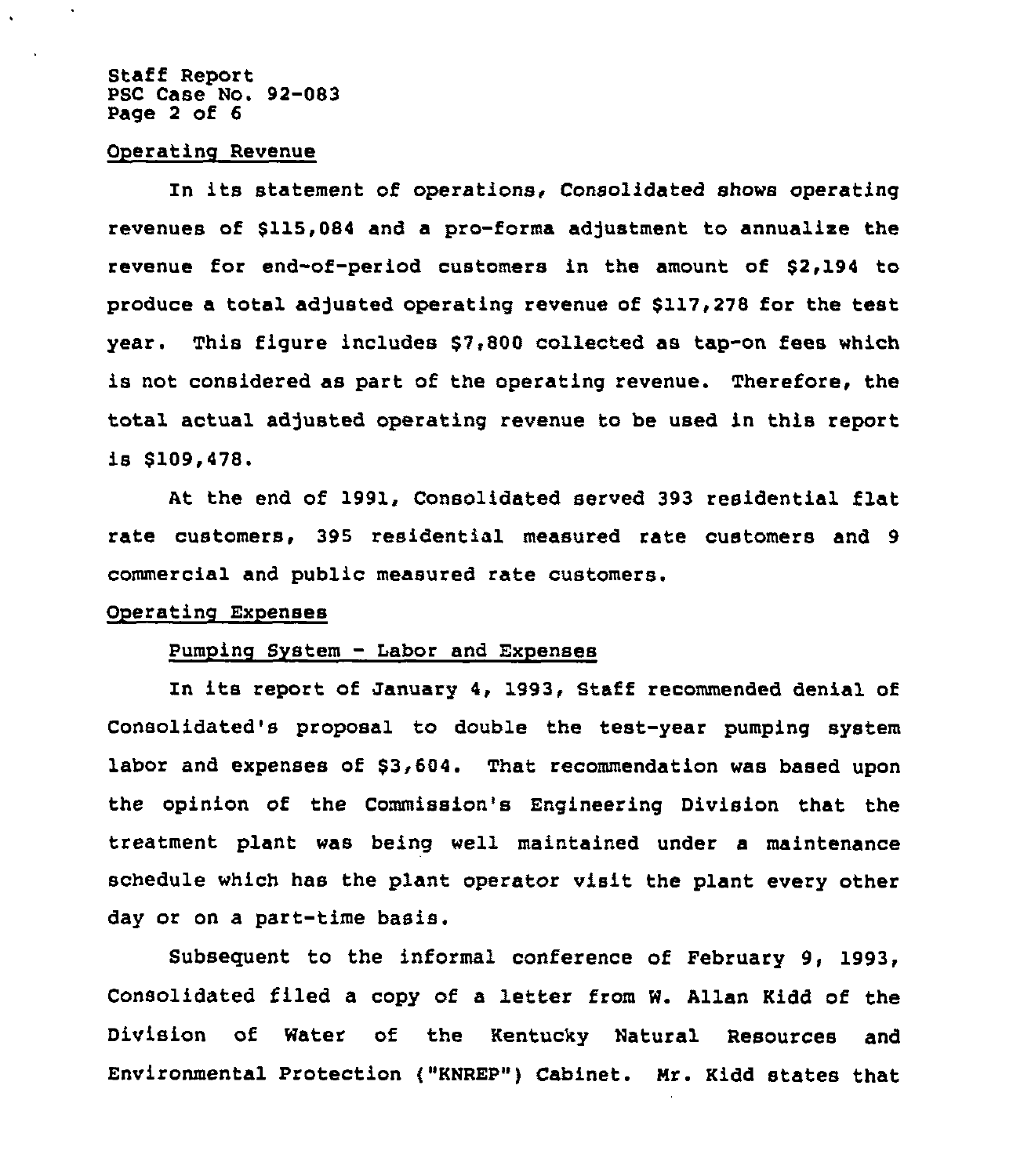Staff Report PSC Case No. 92-083 Page 3 of 6

the Department of Environmental Protection {"Department") requires Consolidated to have a full-time operator due to the size of the treatment facility. Therefore, Staff recommends that annual pumping system labor and expenses of  $57,208<sup>1</sup>$  be included for ratemaking purposes.

### Treatment System — Sludge Hauling

In its report of January 4, 1993, Staff recommended denial of Consolidated's proposed sludge hauling expense of \$9,000, and instead recommended inclusion of sludge hauling expense of \$810 based upon 18 loads hauled in June of 1992, Consolidated reported no sludge hauling expense for 1990 and 1991. Therefore, over the 3-year period of 1990-1992, an average of 6 loads annually has been hauled from Consolidated's treatment plant,

The Commission's Engineering Division is of the opinion that \$ 4,500 is a reasonable allowance for sludge hauling based upon the 3-year average of <sup>6</sup> loads at \$750 per load, the amount of a quotation from Mike Carter of Franklin, Kentucky. Therefore, Staff recommends inclusion of annual sludge hauling expense of \$4,500 for rate-making purposes.

### Treatment System - Labor and Exnenses

In its report of January 4, 1993, Staff recommended denial of Consolidated's proposal to double the test-year amount of \$2,398. As mentioned previously in the section on pumping system - labor and expenses, Consolidated filed a copy of a letter from Mr. Kidd

 $\mathbf{1}$ Test-year amount of \$3,604 x 2.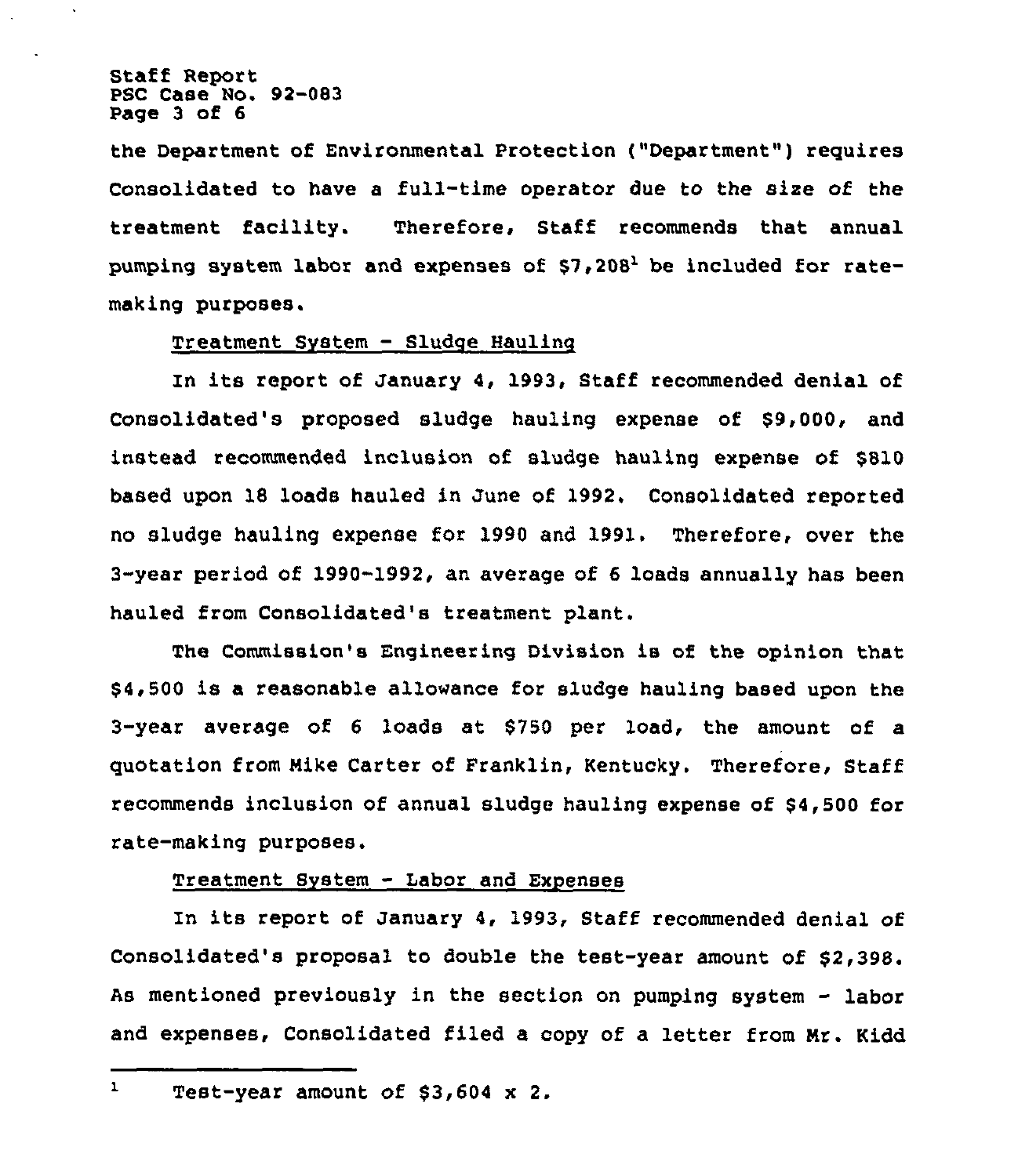Staff Report PSC Case No. 92-083 Page 4 of 6

of the Division of Water of the KNREP Cabinet stating that the Department requires a full-time operator for a plant of Consolidated's size. Therefore, Staff recommends inclusion of annual treatment system labor and expenses of \$4,796<sup>2</sup> for ratemaking purposes.

### Summary

 $\overline{\mathbf{2}}$ 

After consideration of the aforementioned adjustments, Consolidated's total operating expense would be \$100,050, an increase of \$9,692 over that recommended in the original Staff Report. Accordingly, Consolidated's revised revenue requirement is

Test-year amount of 82,398 x 2.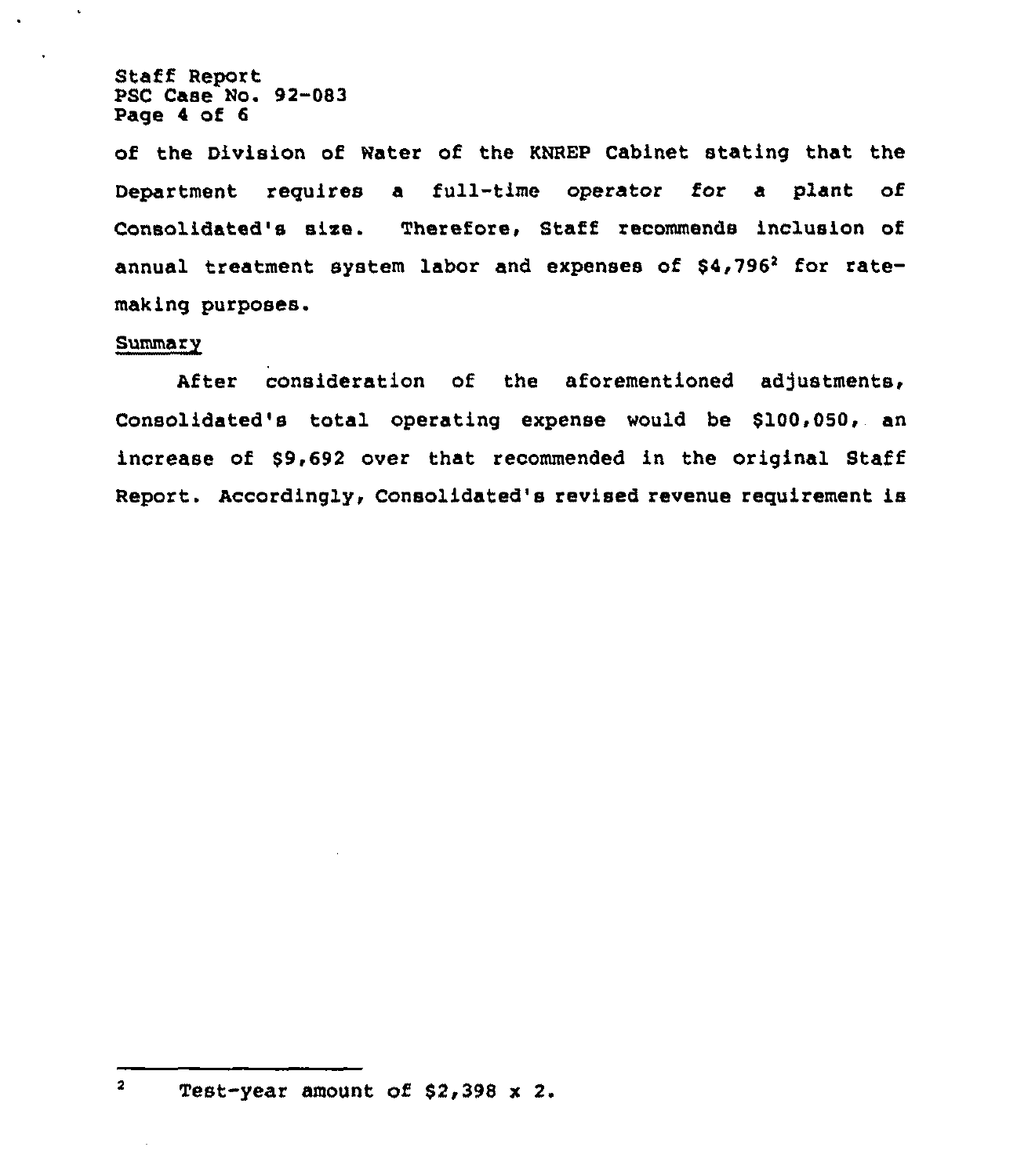Staff Report PSC Case No. 92-083 Page 5 of 6

\$117,586<sup>3</sup> and Staff recommends an increase in annual revenues of \$8,108.4

Rate Design

In its application, Consolidated proposed to revise the present rate structure. The purpose of the revision is to reallocate certain revenue responsibilities among company customers by combining three separate rate schedules into a single flat rate for residential customers and a measured flat rate for commercial customers,

Staff is of the opinion that consolidating the two residential rates into one flat residential rate and to have a measured rate

| 3 | Adjusted Operating Expense/Operating Ratio<br>Required Operating Revenue Exclusive of<br>Provision for Income Taxes                                                                         | \$100,050/.88                                    |
|---|---------------------------------------------------------------------------------------------------------------------------------------------------------------------------------------------|--------------------------------------------------|
|   |                                                                                                                                                                                             | \$113,693                                        |
|   | Required Operating Revenue without Tax<br>Provision<br>Less: Adjusted Operating Expense<br>Net Operating Income Exclusive of<br>Provision for Income Taxes                                  | \$113,693<br>$<$ 100,050 $>$<br>\$13,643         |
|   | Net Operating Income Exclusive of Provision<br>for Income Taxes/Complement of Composite<br>Tax Rate<br>Net Operating Income Inclusive of Provision<br>for Income Taxes                      | \$13,643/.816<br>\$16,719                        |
|   | Adjusted Operating Expense<br>Add: Net Operating Income with Income<br>Tax Provision<br>Add: Interest Expense on Long-Term Debt<br>Revenue Requirement Inclusive of Income<br>Tax Provision | \$100,050<br>\$16,719<br>817<br><u>\$117,586</u> |
| 4 | Revised Revenue Requirement<br>Less: Adjusted Test-Year Revenues<br>Increase Required                                                                                                       | \$117,586<br>$<$ 109,478><br>8,108<br>Ş.         |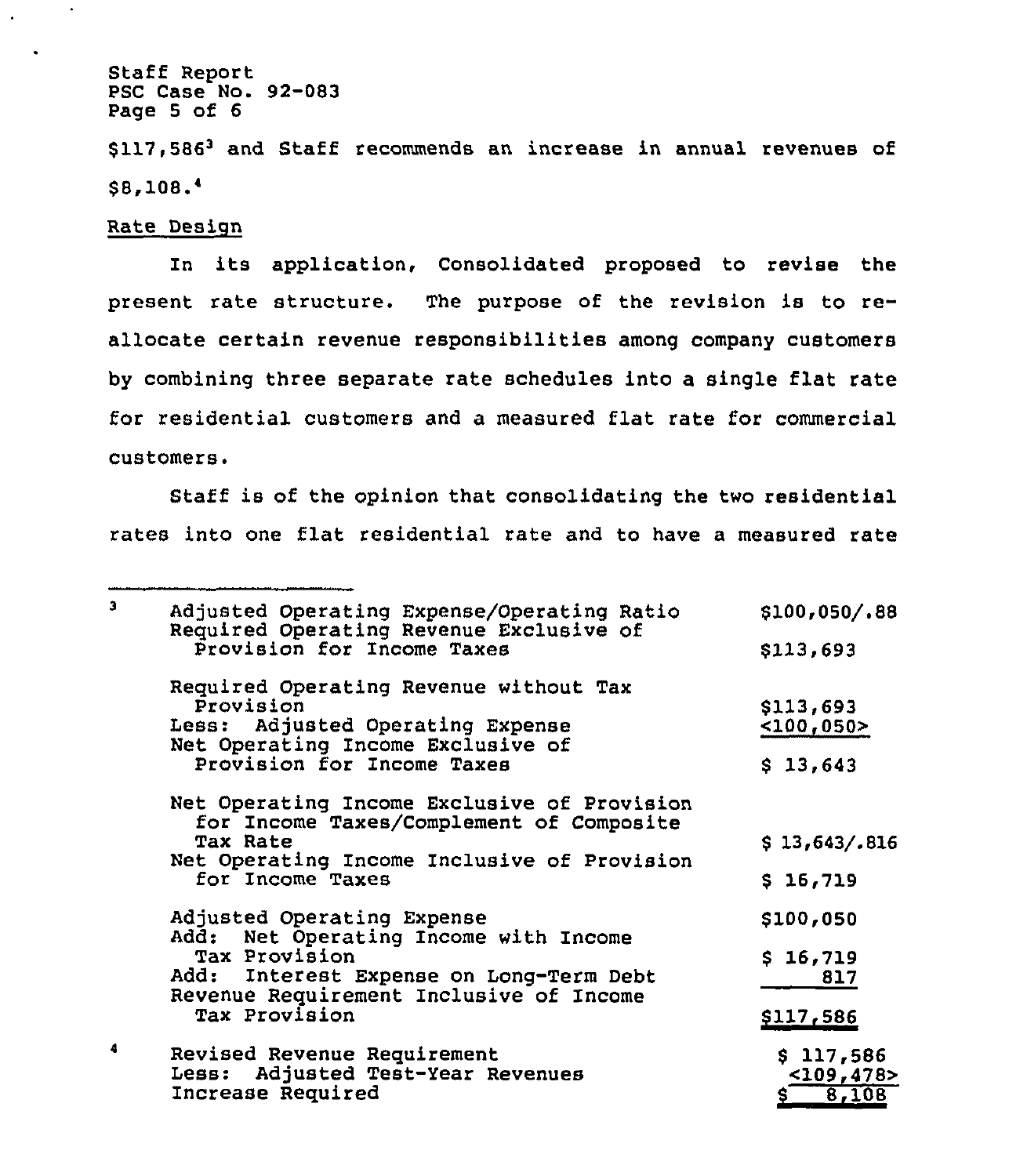Staff Report PSC Case No. 92-083 Page 6 of 6

for commercial customers is in the best interest of the customers and the company and should be approved.

The rates in Appendix <sup>A</sup> attached hereto will produce annual revenue in the amount of \$117,586.

**Signatures** 

 $\Lambda$ olum

Prepared By: *Carl* Combs Public Utility Financial Analyst Water and Sewer Revenue Requirements Branch Financial Analysis Division

'me h

Public Utility Rate Analys Communications, Water and Sewer Rate Design Branch Rates and Research Division